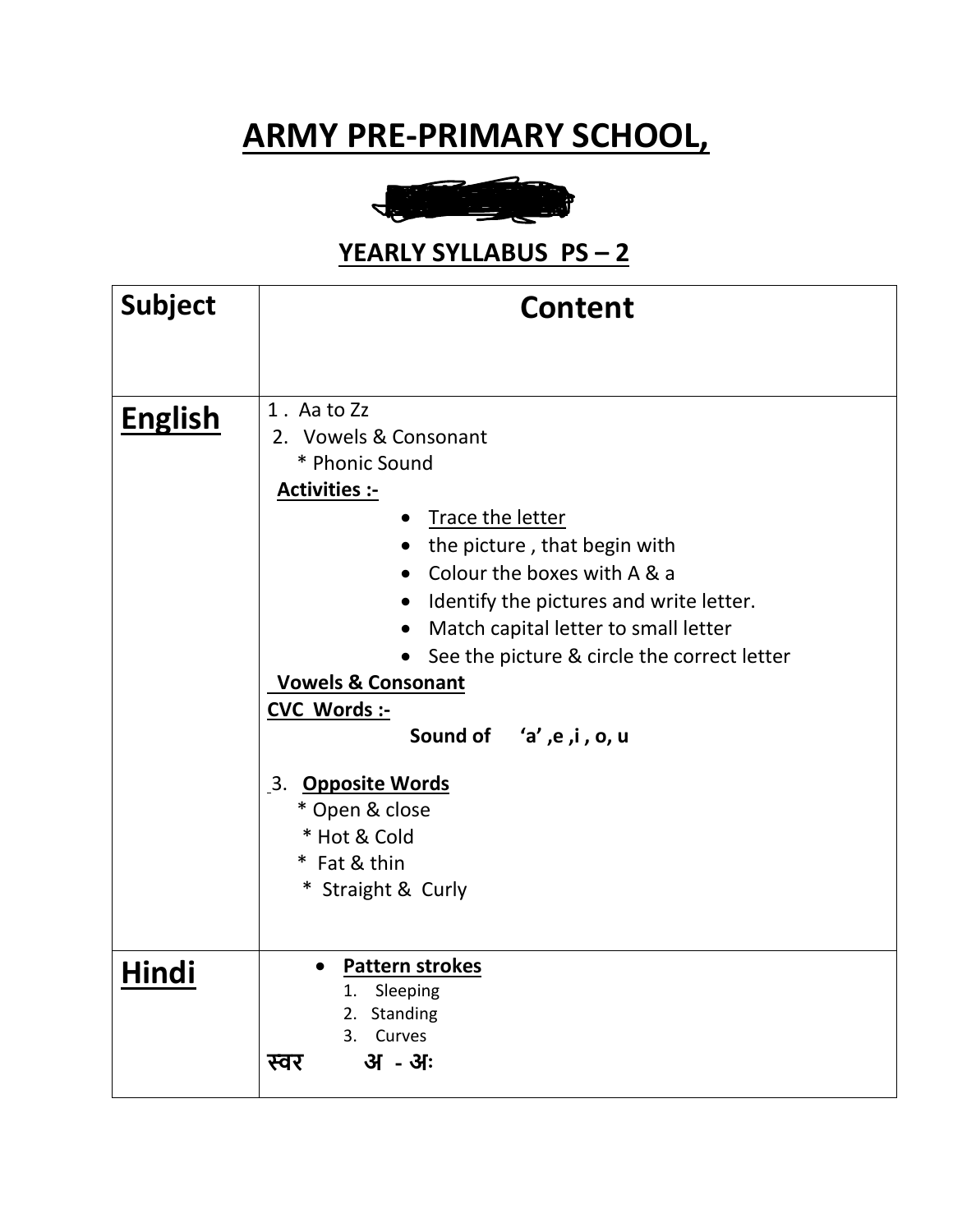|                  | व्यंजन<br>क – ह                                      |
|------------------|------------------------------------------------------|
| <b>PRE MATHS</b> | <b>Basic Shapes</b>                                  |
| <b>Basic</b>     |                                                      |
| <b>Shapes</b>    |                                                      |
| Concept          |                                                      |
|                  | Number $1-9$                                         |
|                  | Introduction Value of - 0 (zero)<br>Number - 1 to 50 |
|                  | What Comes after<br>1 to 50                          |
|                  | What comes before 1 to 50                            |
|                  | What comes between<br>1 to 50                        |
|                  | Bigger and smaller number [1 to 10]                  |
|                  | · Number concept                                     |
|                  | 1. $Big-Small$                                       |
|                  | 2. Near $-$ Far                                      |
|                  | 3. Tall - Short                                      |
|                  | 4. Full – Empty                                      |
|                  | 5. Hot - Cold                                        |
|                  | $6.$ Fast $-$ Slow                                   |
|                  | 7. More – Less                                       |
|                  | 8. Long – Short                                      |
|                  | 9. Same - Different                                  |
|                  | 10. Thick $-$ Thin                                   |
|                  | 11. One - Many                                       |
|                  | 12. Left $-$ Right                                   |
|                  | 13. Heavy - light                                    |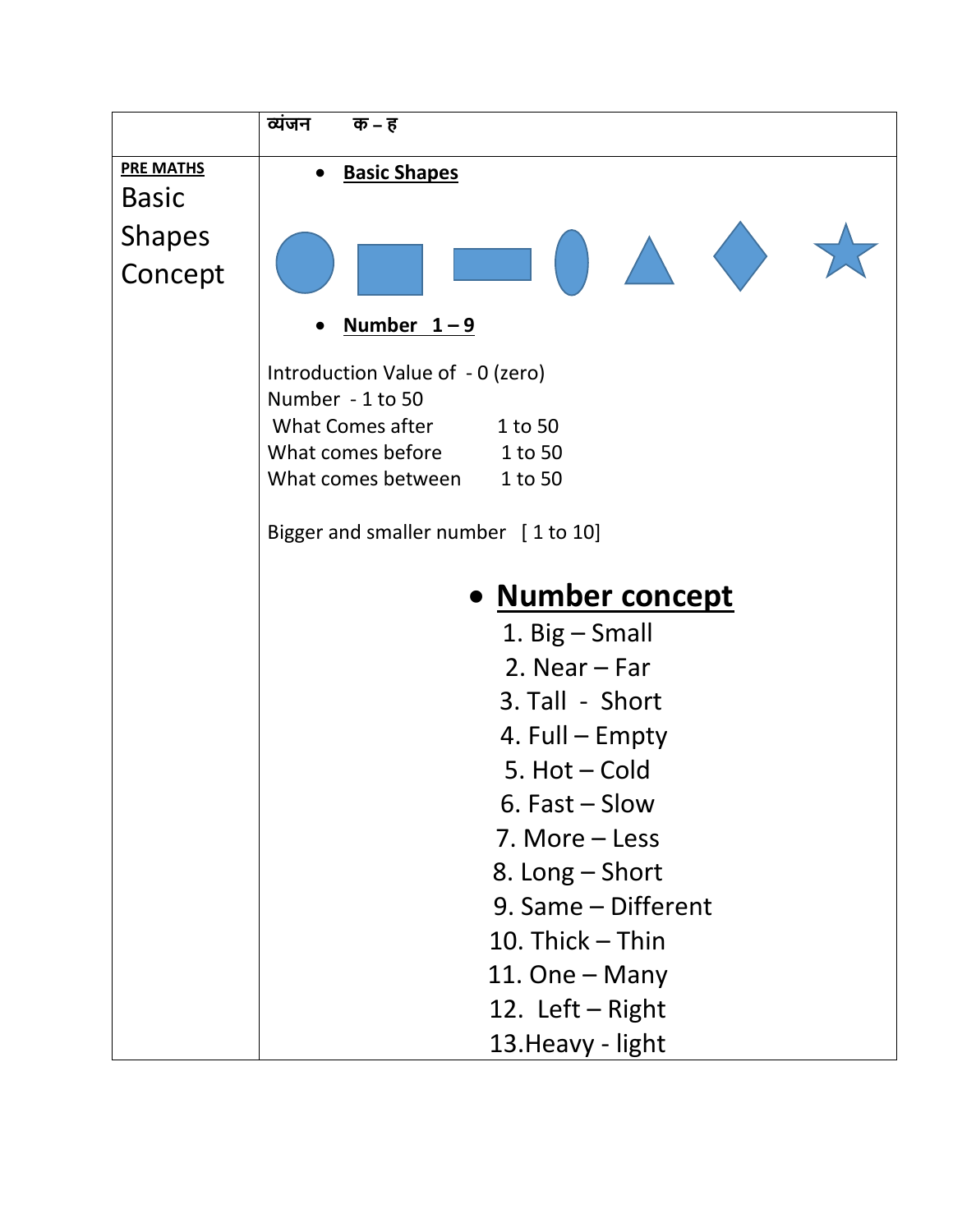ARMY PRE-PRIMARY SCHOOL,

#### YEARLY SYLLABUS - PS 2

#### **RHYMES**

| <b>MONTH</b> | <b>ENGLISH</b>              | <b>HINDI</b>               |
|--------------|-----------------------------|----------------------------|
| April/May    | 1. God Bless                | १. प्रार्थना               |
|              | 2. I wriggle my fingers.    | 2. प्यासा कौआ              |
|              | 3. Hop a little             | 3. कोयल रानी               |
|              | 4. I am special             | 4. माँ की ममता             |
|              | 5. Two little hands         | 5. सूरज दादा               |
|              | 6. Good morning sun         | 6. मम्मी करती कितना काम    |
| July         | 1. London bridge            | 1. अच्छे बच्चे             |
|              | 2. Lazy Mary                | 2. सीख                     |
|              | 3. Curly Locks              | ३. आए बादल                 |
|              | 4. I hear thunder           | 4. मेरा बस्ता              |
|              |                             | 5. चना कैसे बोया           |
| August       | 1. Wash the dishes          | 1. सब्जीवाला               |
|              | 2. Way up high              | 2. सेब                     |
|              | 3. Vegetables               | ३. क्या क्या खाऊ           |
|              | 4. Up in the sky            | ४. आलू                     |
| September    | 1. I see the moon           | 1. चमकते तारे              |
|              | 2. yellow, yellow sun       | 2. तितली रानी इतने सूंदर   |
|              | 3. Balloons, Balloons       | 3. रानी की गुड़िया         |
|              | 4. Flying man               | 4. लैपटॉप                  |
| October      | 1. Pretty Balloons.         | 1. कौआ और कोयल             |
|              | 2. One, one, one little dog | 2. लाला जी ने केला खाया    |
|              | run.                        | ३. गप्पू हलवाई             |
|              | 3.one, two buckle my        | 4. हम पहुंचे सर्कस के अंदर |
|              | shoe                        |                            |
| November     | 1. Hello! Mr. Bunny         | 1. हाथी राजा               |
|              | 2. Incy wincy spider        | 2. सरकस                    |
|              | 3. wheels of the bus        | ३. जंगल का राजा            |
|              | 4. Row Row your boat        | $4.$ लाल बत्ती             |
|              |                             |                            |
| December     | 1. What do you suppose      | १. फूल                     |
|              | 2.Jingle bell               | 2. तितली रानी बड़ी सयानी   |
|              | 3. Once I Got a fish alive  | ३. मदारी                   |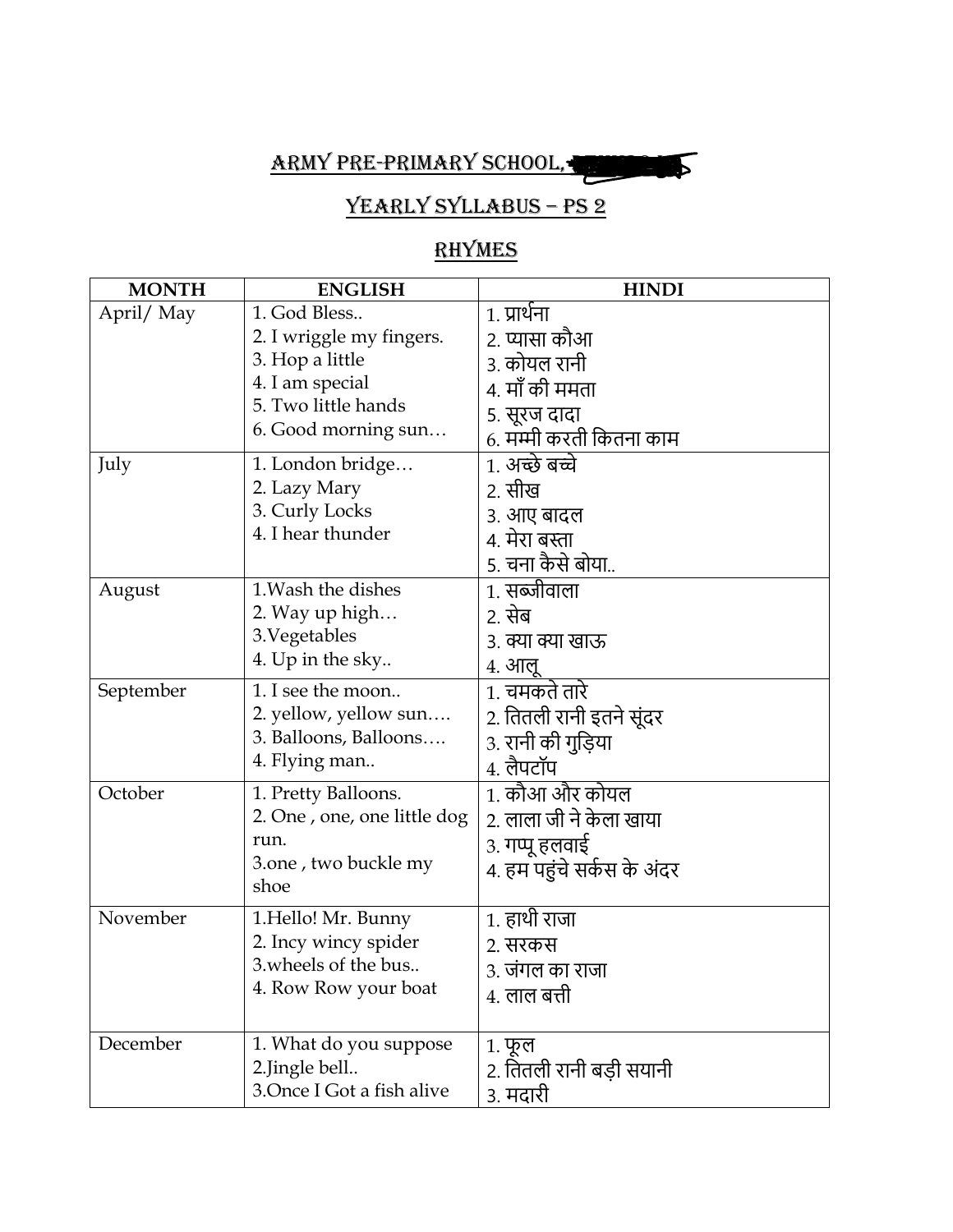|          |                     | ४. भालू         |
|----------|---------------------|-----------------|
| January  | 1. Cobbler, cobbler | 1. पतंग         |
|          | 2. A Tisket,        | 2. नए साल में   |
|          | 3. Hot cross buns   | 3. चूहे की चोरी |
|          |                     | 4. वीर सिपाही   |
|          |                     | 5. होली         |
| February | Revision            | Revision        |

## **STORIES (PS -2 )**

| <b>ENGLISH STORIES</b>                                                                                                                                                                             | <b>HINDI STORIES</b>                                                                                                                            |
|----------------------------------------------------------------------------------------------------------------------------------------------------------------------------------------------------|-------------------------------------------------------------------------------------------------------------------------------------------------|
| 1. The Thirsty Crow                                                                                                                                                                                | १. प्यासा कौआ                                                                                                                                   |
| 2. The Greedy Dog                                                                                                                                                                                  | २. लालची कुत्ता                                                                                                                                 |
| 3. The Fox and the<br>Grapes<br>4. Hare and Tortoise<br>5. Unity is Strength<br>6. The Monkey and the<br>Crocodile<br>7. The Lion and the<br>mouse<br>8. The foolish lion and<br>the clever Rabbit | ३. लोमड़ी और अंगूर<br>४. कछुआ और खरगोश<br>५. एकता में बल है<br>६. बन्दर और मगरमच्छ<br>७. शेर और चूहा<br>८. चतुर खरगोश<br>९. चार मित्र और शिखारी |
| 9. The four friends and<br>the hunter.                                                                                                                                                             |                                                                                                                                                 |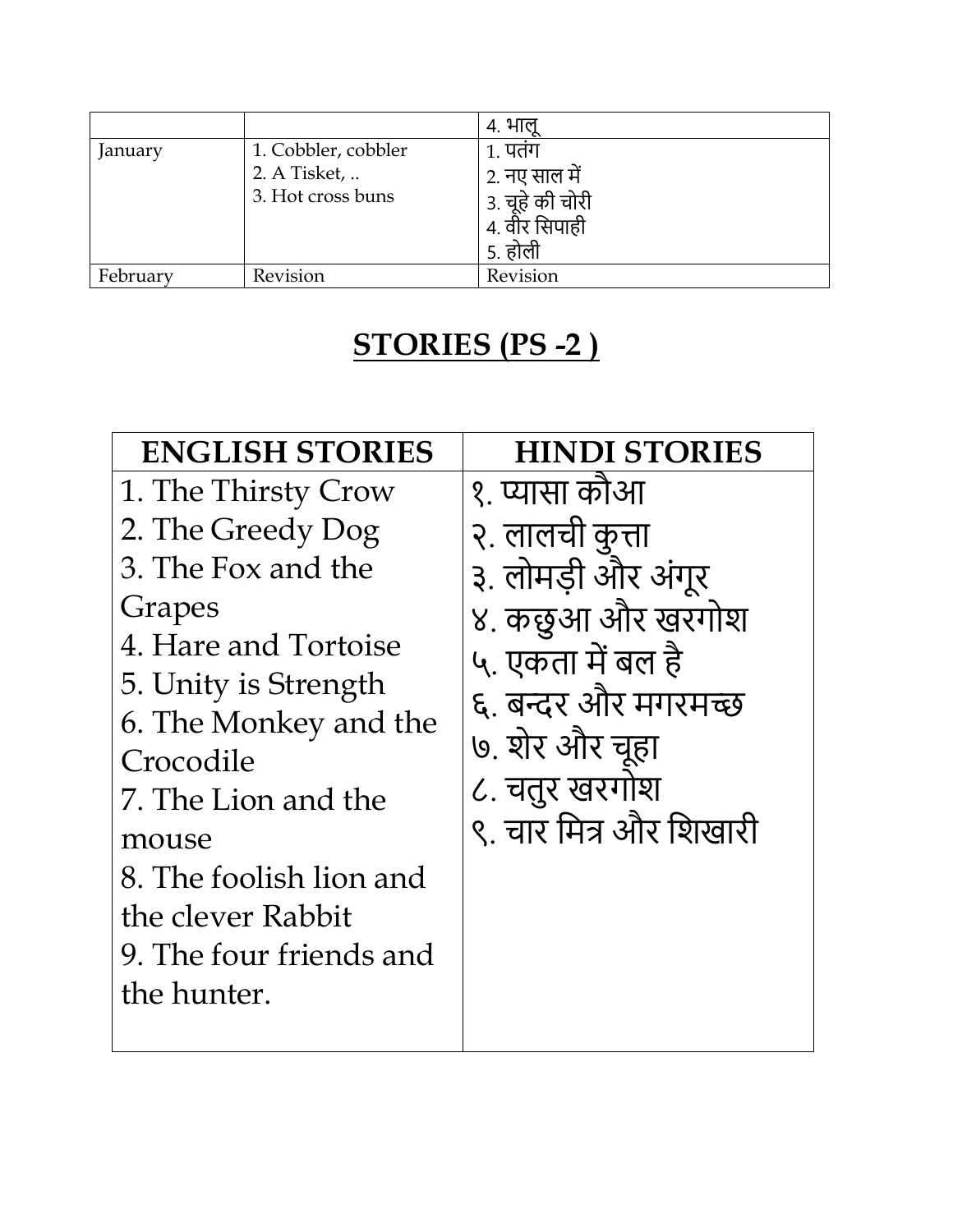# **E.V.S (PS2)**

| <b>MONTH</b>     | <b>TOPIC</b>                             |
|------------------|------------------------------------------|
| <b>April</b>     | 1. About Me                              |
|                  | 2. My Family                             |
|                  |                                          |
| May              | 1. My Home                               |
|                  | 2. Move about me - Body parts and        |
|                  | sense organs                             |
|                  | 3. Summer season                         |
| July             | 1. My home                               |
|                  | 2. My school                             |
|                  | 3. Rainy season                          |
|                  |                                          |
| <b>AUGUST</b>    | 1. Food - Things to eat                  |
|                  | 2. Fruits, Vegetables                    |
|                  | 3. Water - I drink and use               |
|                  |                                          |
| <b>SEPTEMBER</b> | 1. Sun, Moon                             |
|                  | 2. Day, Night                            |
|                  | 3. Clothes - I wear                      |
| <b>OCTOBER</b>   | 1. Festivals                             |
|                  | 2. Games we play                         |
|                  |                                          |
| <b>NOVEMBER</b>  | 1. Transport (Land, Air, Water)          |
|                  | 2. Land Animals                          |
| <b>DECEMBER</b>  | 1. Plants (flower names, fruit<br>trees) |
|                  | 2. Water animals                         |
| <b>JANUARY</b>   | 1. Community Helpers                     |
|                  |                                          |
| <b>FEBRUARY</b>  | Let's recap what we have learnt          |